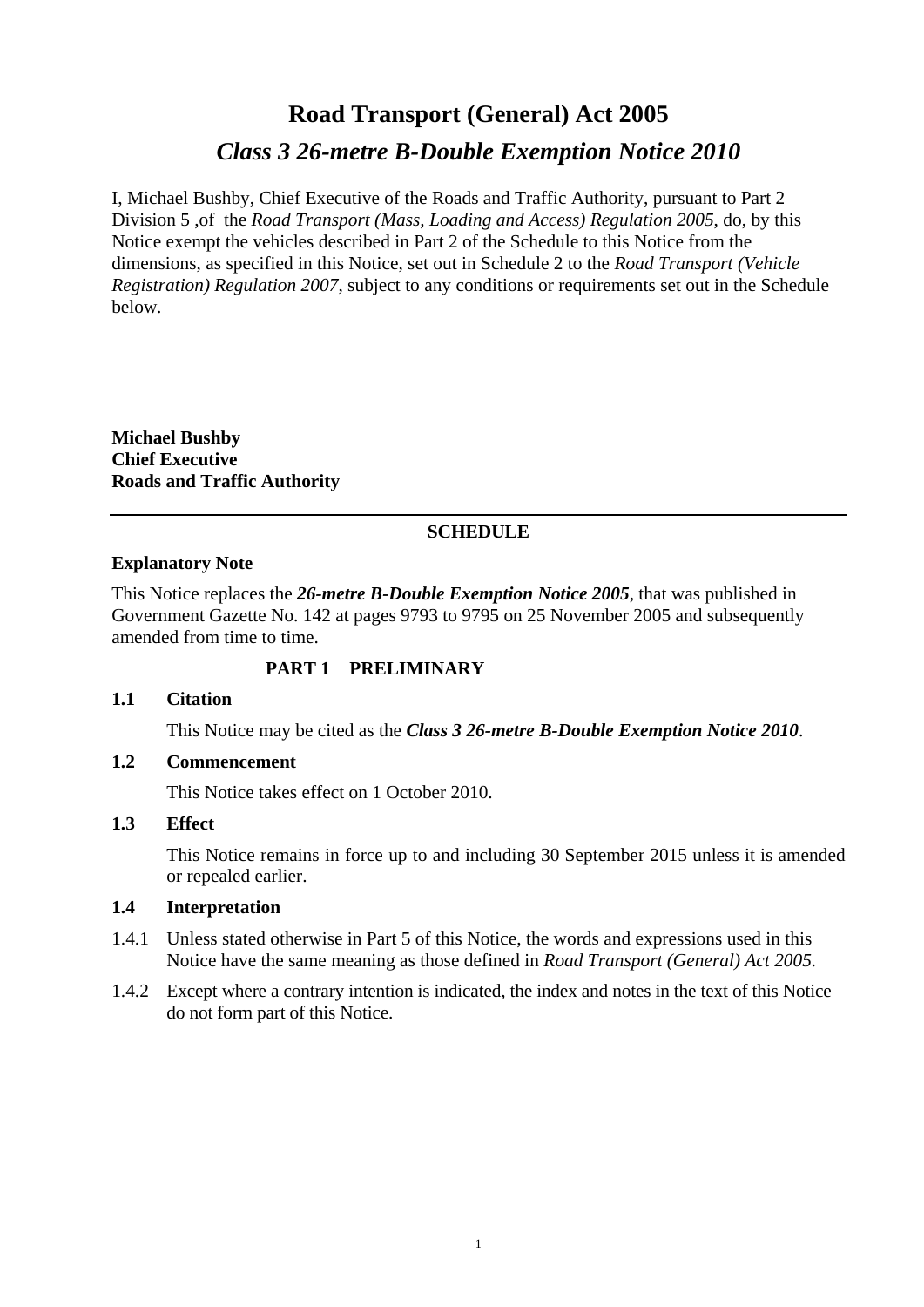# **PART 2 APPLICATION**

# **2.1 Application**

- 2.1.1 This Notice applies to a B-Double where the combination exceeds the dimension limit specified in clause 74(1)(a) of Schedule 2 to the Road Transport (Vehicle Registration) Regulation 2007, but does not exceed 26-metres.
- 2.1.2 This Notice applies provided that the combination, of the kind described in 2.1.1, is operated in accordance with the provisions of Part 3 - Operating and Travel Requirements.
- **Note:** This notice applies to B-Doubles longer than 25-metres that comply with the requirements of this Notice. B-Doubles carrying loads of livestock or motor vehicles are permitted to operate at 26 metres. However, this Notice does not provide an exemption from the dimension limit in Clause 74(1)(c) [dimension of car carriers] or Clause 74(2) [dimension of trailer sets of B-Doubles carrying cattle, sheep, pigs or horses which limits the deck length] of Schedule 2 to the *Road Transport (Vehicle Registration) Regulation 2007*.

# **PART 3 OPERATING AND TRAVEL CONDITIONS**

# **3.1 Operating Conditions**

- 3.1.1 All requirements and conditions of this Notice are to be observed when a vehicle is operating as a B-Double pursuant to this Notice.
- 3.1.2 All requirements of the *Class 2 B-Double Notice 2010* must be complied with unless the requirement is inconsistent with a provision of this Notice, in which case this Notice prevails.
- 3.1.3 Except where a contrary intention is stated by this Notice, a vehicle operating under this Notice must comply with the statutory requirements of the road transport legislation as defined by Section 5 of the *Road Transport (General) Act 2005*.
- 3.1.4 A copy of this Notice, must be carried in the driving compartment, and must be produced in response to a request by a police officer or an authorised officer.

# **3.2 Travel Conditions**

- 3.2.1 A B-Double operating under this notice may only be driven or stood on routes approved for:
	- a) 25-metre B-doubles under the *Class 2 B-Double Notice 2010*.
	- b) Road trains under the *Class 2 Road Train Notice 2010*.

# **PART 4 – SPECIAL REQUIREMENTS**

# **4.1 Dimensions**

4.1.1 The laden or unladen dimensions of a B-Double (including any fittings) must not exceed 26 metres and the distance from centreline of the king-pin of the first trailer to the rear of the combination must not exceed 20.6 metres.

**Note:** A B-Double may not comprise of a semi-trailer where the distance from the king-pin to the rear of that trailer exceeds 12.3 metres.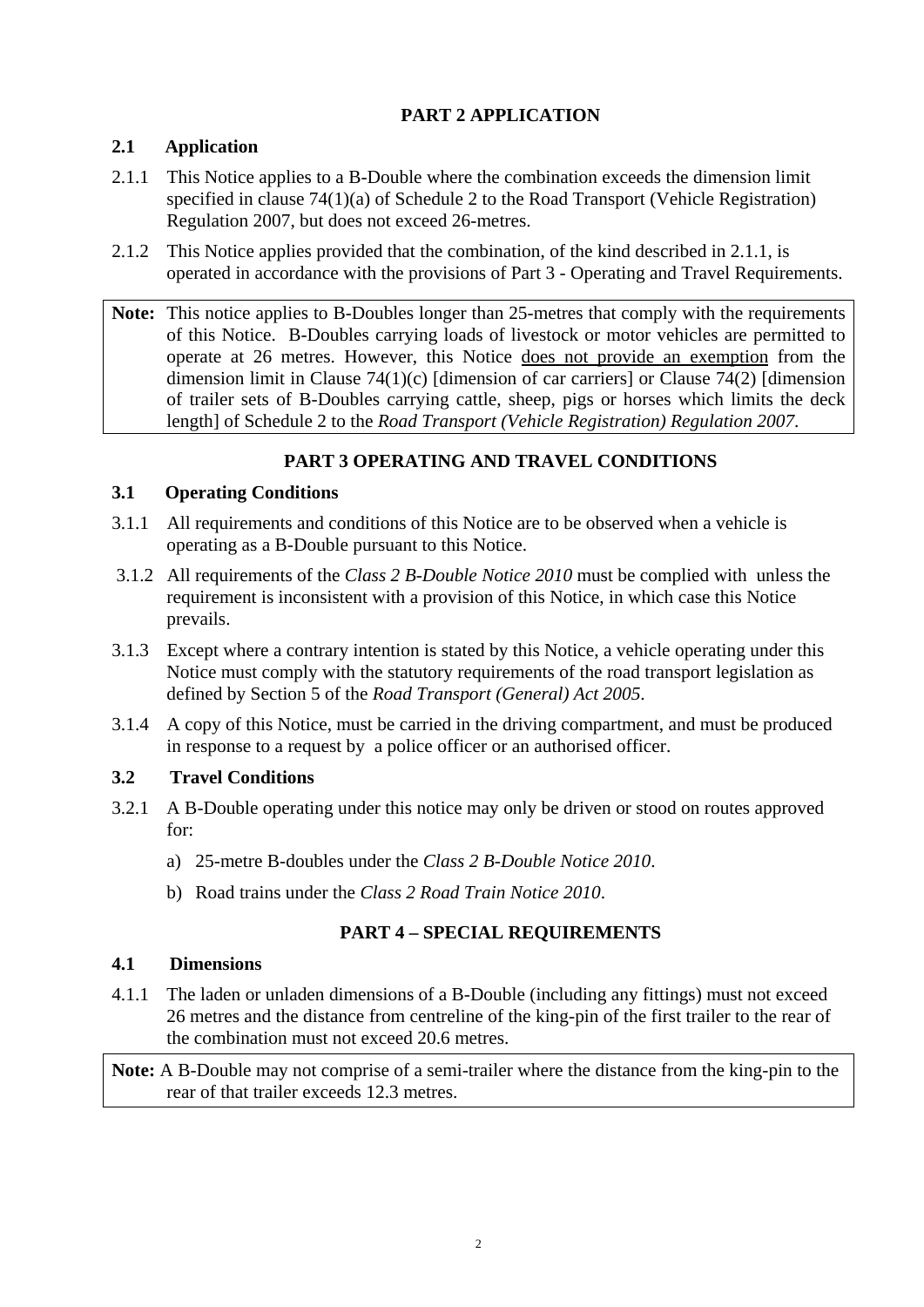# **4.2 Front Under-run Protection Systems**

- 4.2.1 The prime mover must:
	- a) be a Front Under-run Protection Vehicle, which is fitted with an Approval Plate that is affixed on the vehicle cabin and in the proximity of the vehicle's CPA (Compliance) plate/label. The approval plate must be clearly visible to, and readable by, a Police Officer or an Authorised Officer; or
	- b) be fitted with a Front Under-run Protection Device which is fitted with an Approval Plate that is clearly visible to, and readable by, a Police Officer or an Authorised Officer.
- 4.2.2 Any protrusion fitted to the front of a prime mover, must be fitted with an Approval Plate, that is clearly visible to, and readable by, a Police Officer or an Authorised Officer. The Approval Plate must stipulate either that the protrusion is a Front Under-run Protection Device as outlined in 4.2.1 (b) or that the fitted protrusion does not negate the prime mover's compliance with 4.2.1.
	- **Note:** Protrusions covered by 4.2.2 are fittings such as 'Bull-bars', 'Roo-bars', 'Nudge-bars' 'Cow-catchers' etc. It does not include driving lights, fog lights, 'running' lights, aerials etc (see clause 2 of Schedule 2 of the Road Transport (Mass, Loading and Access) Regulation 2005).

 To comply with 4.2 all vehicles will require an approval plate on their protrusion. Some vehicles may require two approval plates – one on the protrusion and one on the cab of the vehicle.

### **4.3 Cabin strength**

- 4.3.1 The prime mover must comply with Regulation No. 29 made under the UN ECE Agreement (UN ECE R29) for cabin strength.
- 4.3.2 A vehicle complying with Clause 4.3.1 must be fitted with an Approval Plate that is affixed on the vehicle cabin and in the proximity of the vehicle CPA (Compliance) plate/label. The approval plate must be clearly visible to, and readable by, a Police Officer or an Authorised Officer.

### **4.4 Prime mover must not have a load carrying area**

- 4.4.1 The prime mover must not have a load carrying area.
- 4.4.2 For the purposes of Clause 4.4.1, a load does not include:
	- a) the driver or passengers, or personal items of the driver or passengers;
	- b) fuel, water, lubricants, and readily removable equipment carried on or in the vehicle that is required for its normal operation.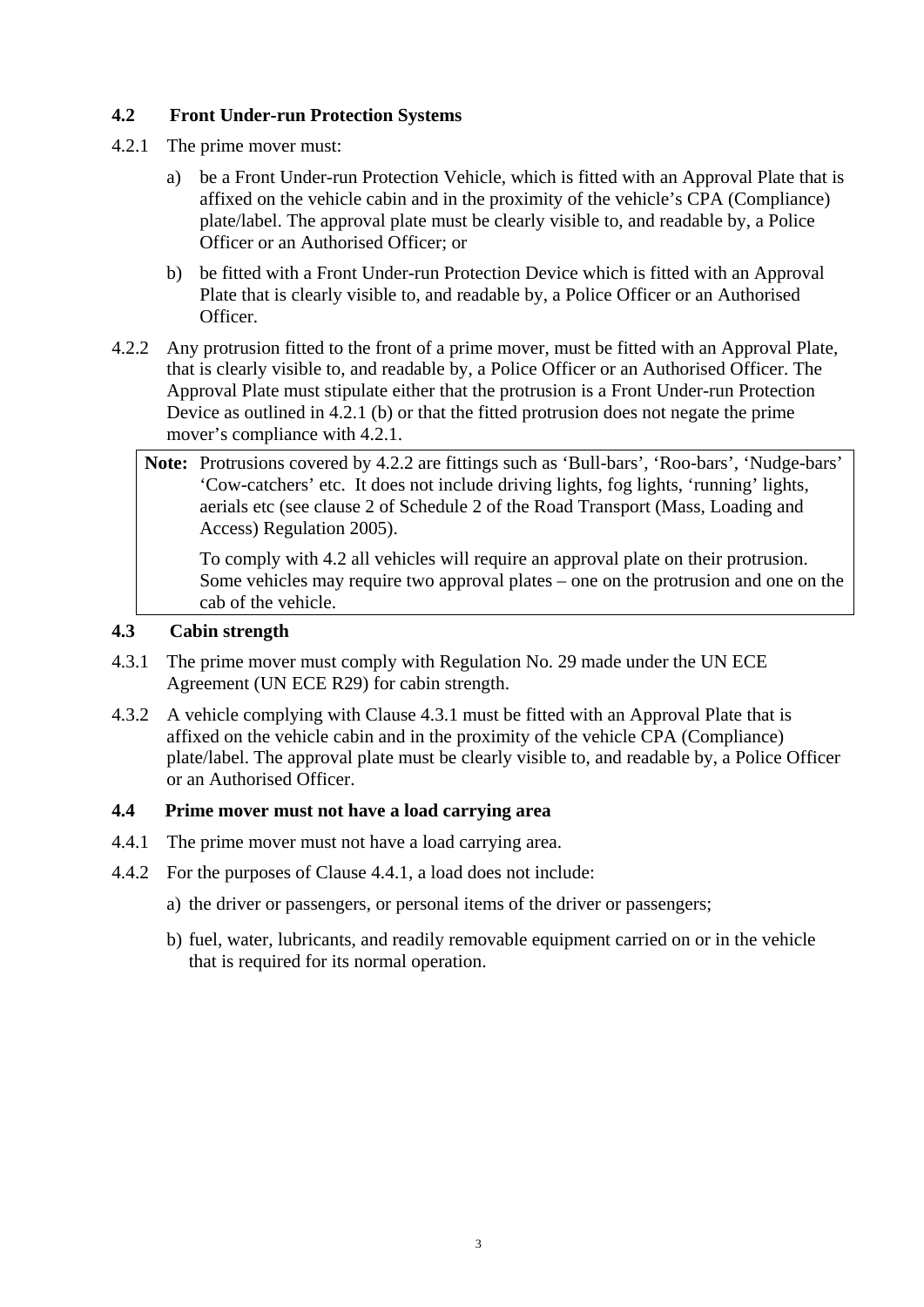### **PART 5 DEFINITIONS**

**"Approval Plate"** means a decal, label or plate issued by a Competent Entity that is made of a material and fixed in such a way that they cannot be removed without being damaged or destroyed and that contains the following information:

- For vehicles complying with Clause 4.2, the Trade name or mark of the Front Under-run Protection Vehicle or Front Under-run Protection Device;
- For vehicles complying with Clause 4.2, the manufacturer of the Front Under-run Protection Vehicle or Front Under-run Protection Device;
- For vehicles complying with Clause 4.2.1(b), the make of the vehicle or vehicles the component or device has been designed and certified to fit;
- For vehicles complying with Clause 4.2.1(b), the model or models of vehicle the component or device has been designed and certified to fit;
- For vehicles complying with Clause 4.3, the vehicle manufacturer's name;
- Competent Entity unique identification number;
- Approval Plates relating to 4.2.1(b) and 4.2.2 must include the Approval Number issued by the Competent Entity; and
- **Purposes of the approval i.e. approval for a Front Under-run Protection Device, and/or for a** Front Under-run Protection Vehicle (UN ECE 93), or for Cab Strength (UN ECE 29).
- Approval Plates relating to Clause 4.2.1(b) shall bear the words "UN ECE R93 FUPD" or other words or markings with a clearly equivalent meaning.
- Approval Plates relating to Clause 4.2.2 must bear the words "UN ECE R93 FUP Compatible" or other words or markings with a clearly equivalent meaning.
- Approval Plates relating to either Clause  $4.2.1(b)$  and  $4.2.2$  may include both the words "UN ECE R93 FUPD" and "UN ECE R93 FUP Compatible" or other words or markings with a clearly equivalent meaning. Each statement must be annotated or marked, such as with either a "Yes" or "XXX", so as to clearly and unambiguously signify upon the Plate which statement is applicable (A FUP compatible device is one that complies with Clause 3.2.2).
- Approval Plates relating to Clause 4.3 must include the statement "This vehicle was manufactured to conform with the Cab Strength requirements of UN ECE R29" or words with an equivalent meaning.

**"Competent Entity"** means a person or organisation appointed by an Australian Authority, and issued with a unique identification number, with the power to certify that the UN ECE requirements for Front Under-run Protection and Cabin Strength have been met, and continue to be met, and who may authorise the fixing of appropriate Approval Plates to a Front Under-run Protection Device or a Front Under-run Protection Vehicle.

A Compliance Plate Approval (CPA) holding heavy vehicle manufacturer is deemed to be a Competent Entity.

A Competent Entity, that is not a CPA holding manufacturer, is only approved to inspect and certify those vehicles that are registered in the same jurisdiction as the Competent Entity's' place of business.